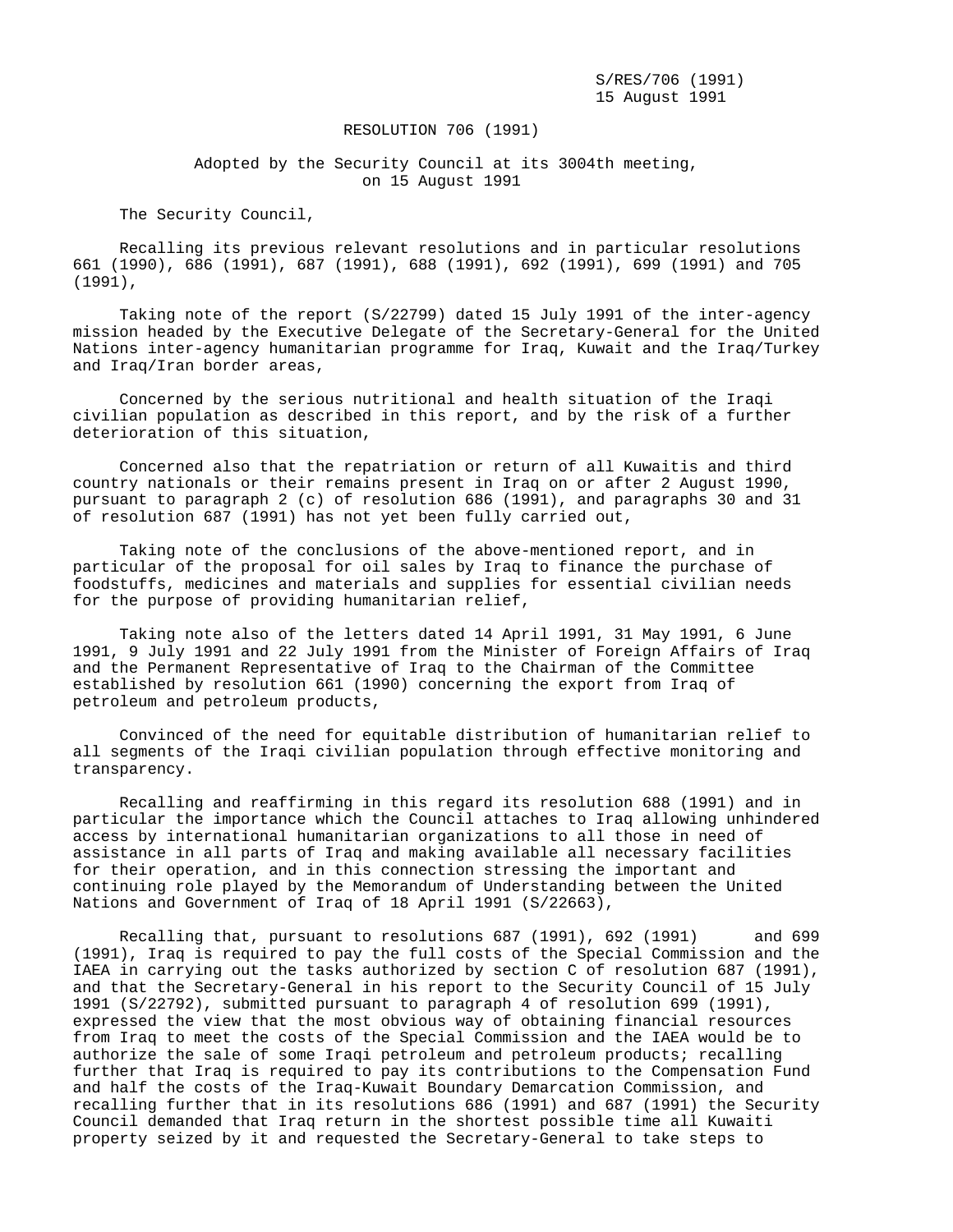facilitate this,

Acting under Chapter VII of the Charter,

 1. Authorizes all States, subject to the decision to be taken by the Security Council pursuant to paragraph 5 below and notwithstanding the provisions of paragraphs 3 (a), 3 (b) and 4 of resolution 661 (1990), to permit the import, during a period of 6 months from the date of passage of the resolution pursuant to paragraph 5 below, of petroleum and petroleum products originating in Iraq sufficient to produce a sum to be determined by the Council following receipt of the report of the Secretary-General requested in paragraph 5 of this resolution but not to exceed 1.6 billion United States dollars for the purposes set out in this resolution and subject to the following conditions:

 (a) Approval of each purchase of Iraqi petroleum and petroleum products by the Security Council Committee established by resolution 661 (1990) following notification to the Committee by the State concerned,

 (b) Payment of the full amount of each purchase of Iraqi petroleum and petroleum products directly by the purchaser in the State concerned into an escrow account to be established by the United Nations and to be administered by the Secretary-General, exclusively to meet the purposes of this resolution.

 (c) Approval by the Council, following the report of the Secretary-General requested in paragraph 5 of this resolution, of a scheme for the purchase of foodstuffs, medicines and materials and supplies for essential civilian needs as referred to in paragraph 20 of resolution 687 (1991), in particular health related materials, all of which to be labelled to the extent possible as being supplied under this scheme, and for all feasible and appropriate United Nations monitoring and supervision for the purpose of assuring their equitable distribution to meet humanitarian needs in all regions of Iraq and to all categories of the Iraqi civilian population as well as all feasible and appropriate management relevant to this purpose, such a United Nations role to be available if desired for humanitarian assistance from other sources,

 (d) The sum authorized in this paragraph to be released by successive decisions of the Committee established by resolution 661 (1990) in three equal portions after the Council has taken the decision provided for in paragraph 5 below on the implementation of this resolution, and notwithstanding any other provision of this paragraph, the sum to be subject to review concurrently by the Council on the basis of its ongoing assessment of the needs and requirements,

 2. Decides that a part of the sum in the account to be established by the Secretary-General shall be made available by him to finance the purchase of foodstuffs, medicines and materials and supplies for essential civilian needs, as referred to in paragraph 20 of resolution 687, and the cost to the United Nations of its roles under this resolution and of other necessary humanitarian activities in Iraq,

 3. Decides further that a part of the sum in the account to be established by the Secretary-General shall be used by him for appropriate payments to the United Nations Compensation Fund, the full costs of carrying out the tasks authorized by Section C of resolution 687 (1991), the full costs incurred by the United Nations in facilitating the return of all Kuwaiti property seized by Iraq, and half the costs of the Boundary Commission,

 4. Decides that the percentage of the value of exports of petroleum and petroleum products from Iraq, authorized under this resolution to be paid to the United Nations Compensation Fund, as called for in paragraph 19 of resolution 687 (1991), and as defined in paragraph 6 of resolution 692 (1991), shall be the same as the percentage decided by the Security Council in paragraph 2 of resolution 705 (1991) for payments to the Compensation Fund, until such time as the Governing Council of the Fund decides otherwise,